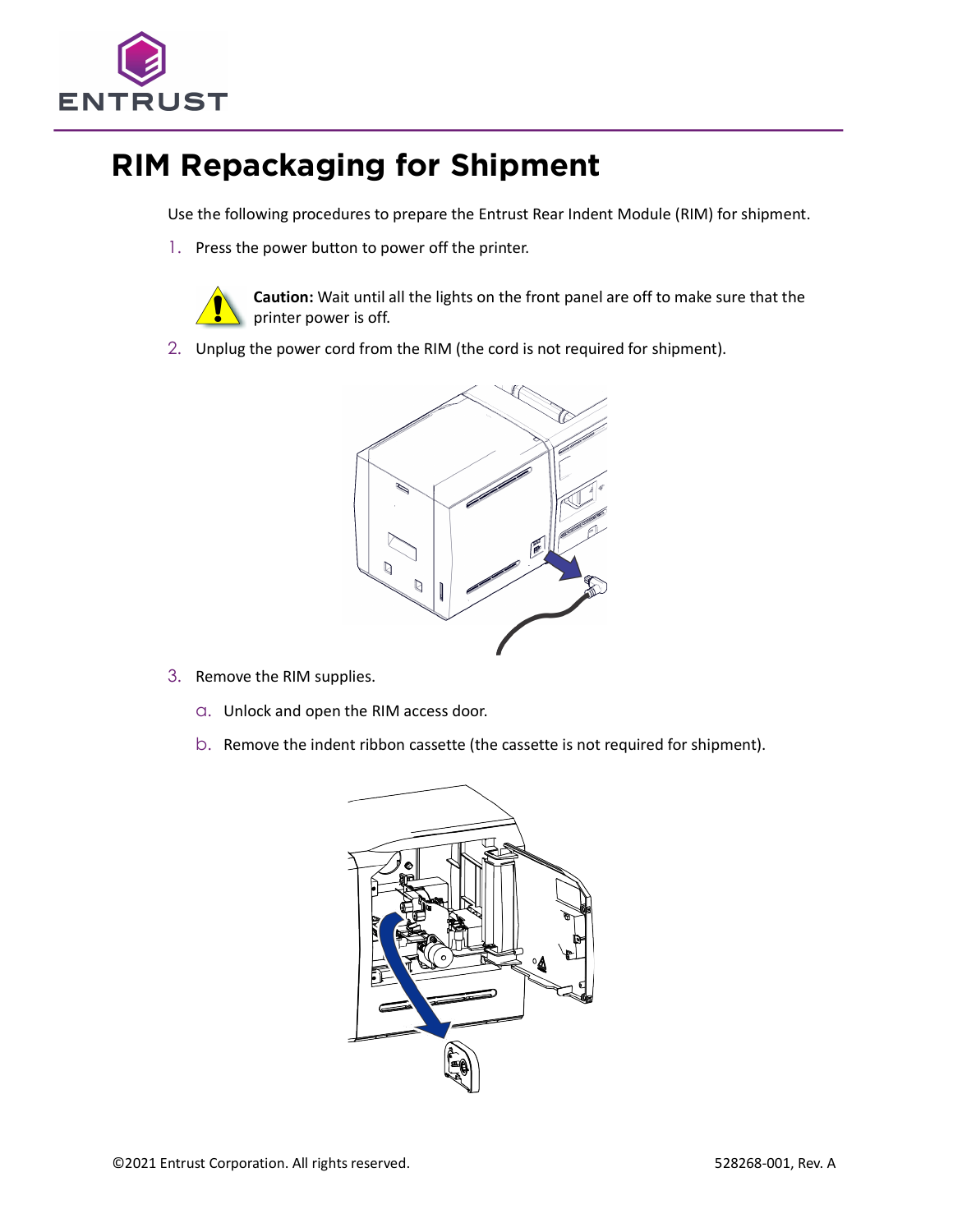- 4. Remove the RIM from the printer.
	- a. Reach inside the RIM impresser towards upper front section and push in on the release latch.
	- b. Pull out the RIM from the printer.
	- c. Close and lock the RIM access door.



- 5. Pack the RIM.
	- a. Place the RIM on the folding container and close the sides of the container.